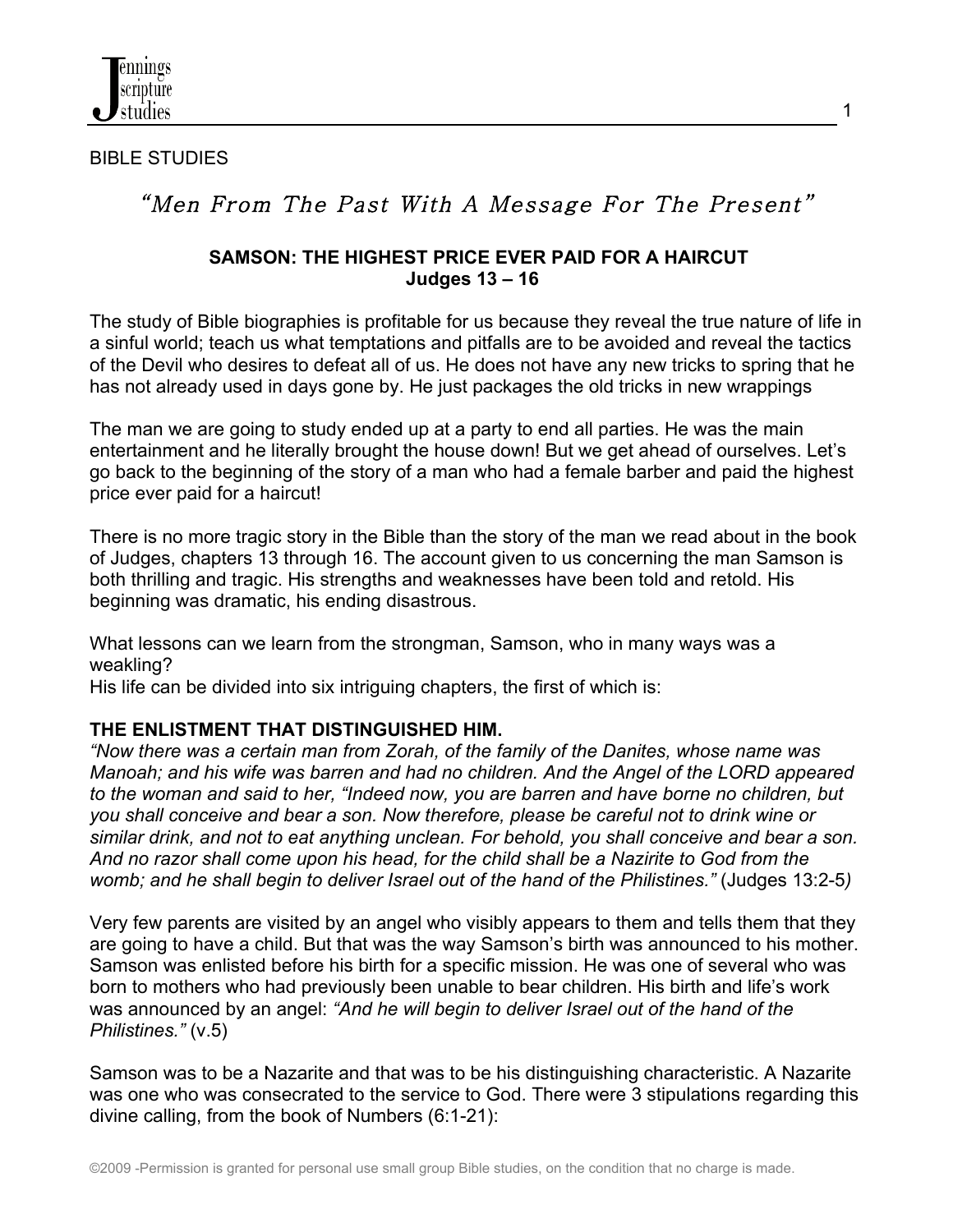

- They could not partake of the "fruit of the vine", meaning abstinence from wine, in order to live a simple and sober life. Even Samson's mother had to abstain during her pregnancy, as Samson was set apart from the womb: "*be careful not to drink wine or similar drink, and not to eat anything unclean. For behold, you shall conceive and bear a son. And no razor shall come upon his head, for the child shall be a Nazirite to God from the womb."* (Judges 13:4,5)
- Nazarites had to refrain from cutting their hair as an observable sign of their vow;
- Nazarites were to avoid contact with a dead body, which would disqualify them for Tabernacle worship. Samson's birth and calling were similar to John the Baptist, who also was a Nazarite.

Samson was God's chosen man for the hour. He was separated to God from birth; called and blessed by God (Judges 13:24a); he was empowered by the Spirit of God (Judges 13:24b) and *"He judged Israel twenty years in the days of the Philistines."* (Judges 15:20)

However, he did not deliver Israel for he was defeated by the very foes whom he sought to defeat. There is wonder in the life of Samson, but there is also warning. We who have been born again by the Spirit of God have a specific mission to fulfill. We too have enemies that would foil God's plans for our lives, namely, the world, the flesh and the Devil. We must be ever on guard lest we too fail to accomplish God's design for our lives.

### **THE ENVIRONMENT THAT SURROUNDED HIM.**

*"Again the children of Israel did evil in the sight of the LORD, and the LORD delivered them into the hand of the Philistines for forty years."* (Judges 13:1)

Israel's enemy was the Philistines, who had occupied Israel for 40 years. God had given the land to Israel, but the Philistines had migrated from Egypt northward to Canaan along the seacoast and settled in what became known as Philistia. From there they terrorized the entire land. The Philistines were so firmly entrenched that the Israelites were of the opinion that it would do more harm than good to try to drive them out. By co-existing with pagans, complacent Israel was in danger of losing its ethnic and spiritual identity and of being assimilated by the Canaanite culture.

God raised up Samson to wage war against the enemy. He was not a good leader; he did not organize an army; he tried to do it all himself. He was a lone-ranger. Lone-rangers are prideful and arrogant persons who want to do it all themselves so that they will get all the credit. One of the better characteristics of good leaders is the ability to visualize the solution, organize for work and deputize workers. Samson did neither.

There is no record of Samson leading an army to defeat the Philistines. He personally menaced the Philistines unmercifully. He was a General George Patton type of fighter – "old blood and guts!" He wrought havoc upon the enemy and kept them in a frenzy! His zeal seemed to know no limits.

The conditions that faced Samson when he appeared on the scene were significant. The subjugation of Israel by the Philistines was so complete that the Israelites rebuked Samson for having resisted their enemies. When Samson waged war upon the Philistines his own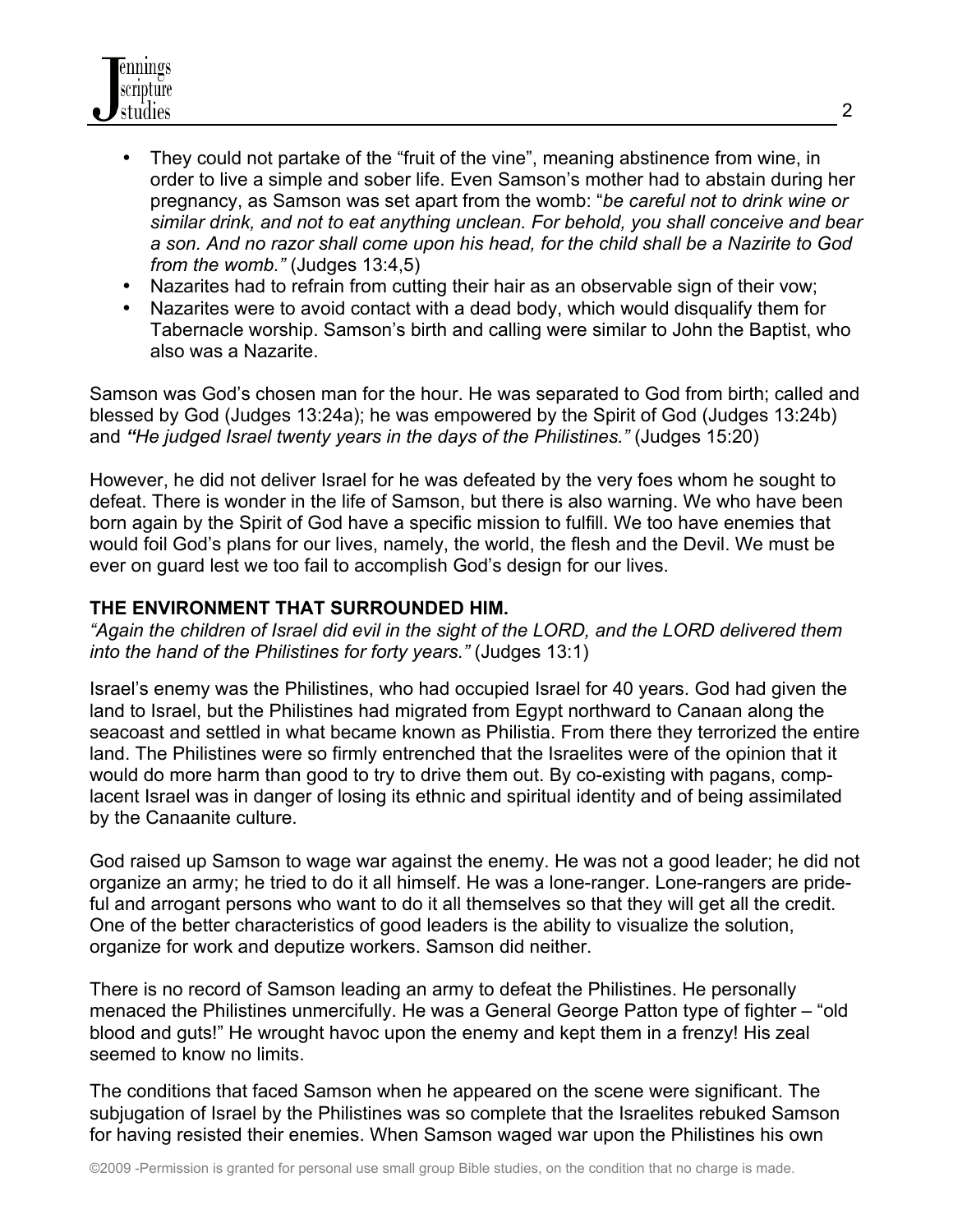countrymen tried to dissuade him from carrying on guerrilla warfare against them and even wanted to arrest him and turn him over to the enemy! (Judges 15:9-12) They did not want the status quo disturbed. Better to be in servitude to the Philistines than go to war against them.

This situation comes strikingly close to expressing the sentiments of many of God's present day people concerning the encroachments of the world into the church of Jesus Christ. In these days of apostasy, it is not easy to take a truly separated position against the secular and sectarian trends that attack us. To do so will bring rebuke from some of God's compromising people.

# **THE ENGAGAMENTS THAT CHARACTERIZED HIM.**

His feats of strength when engaging the Philistines are well documented. Repeatedly we read that *"the Spirit of the Lord came upon him"* empowering him:

**Judges 13:25** – *"And the Spirit of the LORD began to move upon him…."*

**Judges 14:5,6** – "*A young lion came roaring against him. And the Spirit of the LORD came mightily upon him, and he tore the lion apart as one would have torn apart a young goat, though he had nothing in his hand."*

**Judges 14:19** – "*Then the Spirit of the LORD came upon him mightily*, *and he went down to Ashkelon and killed thirty of their men…"*

**Judges 15:14,15** - "*The Spirit of the LORD came mightily upon him; and the ropes that were on his arms became like flax that is burned with fire, and his bonds broke loose from his hands. He found a fresh jawbone of a donkey, reached out his hand and took it, and killed a thousand men with it."*

Other exploits against the Philistines include the following:

**Judges 15:4-5** – **"***Then Samson went and caught three hundred foxes; and he took torches, turned the foxes tail to tail, and put a torch between each pair of tails. When he had set the torches on fire, he let the foxes go into the standing grain of the Philistines, and burned up both the shocks and the standing grain, as well as the vineyards and olive groves."*

**Judges 15:8** – we read that "*he attacked them hip and thigh with a great slaughter."*

**Judges 16:2-3** – When the people of Gaza tried to trap him, he just picked up the gates and carried them up a mountain! This is the actual wording: *"He took hold of the doors of the gate of the city and the two gateposts, pulled them up, bar and all, put them on his shoulders, and carried them to the top of the hill that faces Hebron."*

Samson, undoubtedly, performed many other mighty feats which are not recorded. His destructive energies employed against the oppressors of Israel are legendary. But we must remember, that apart from the Spirit of God he was as weak as other men.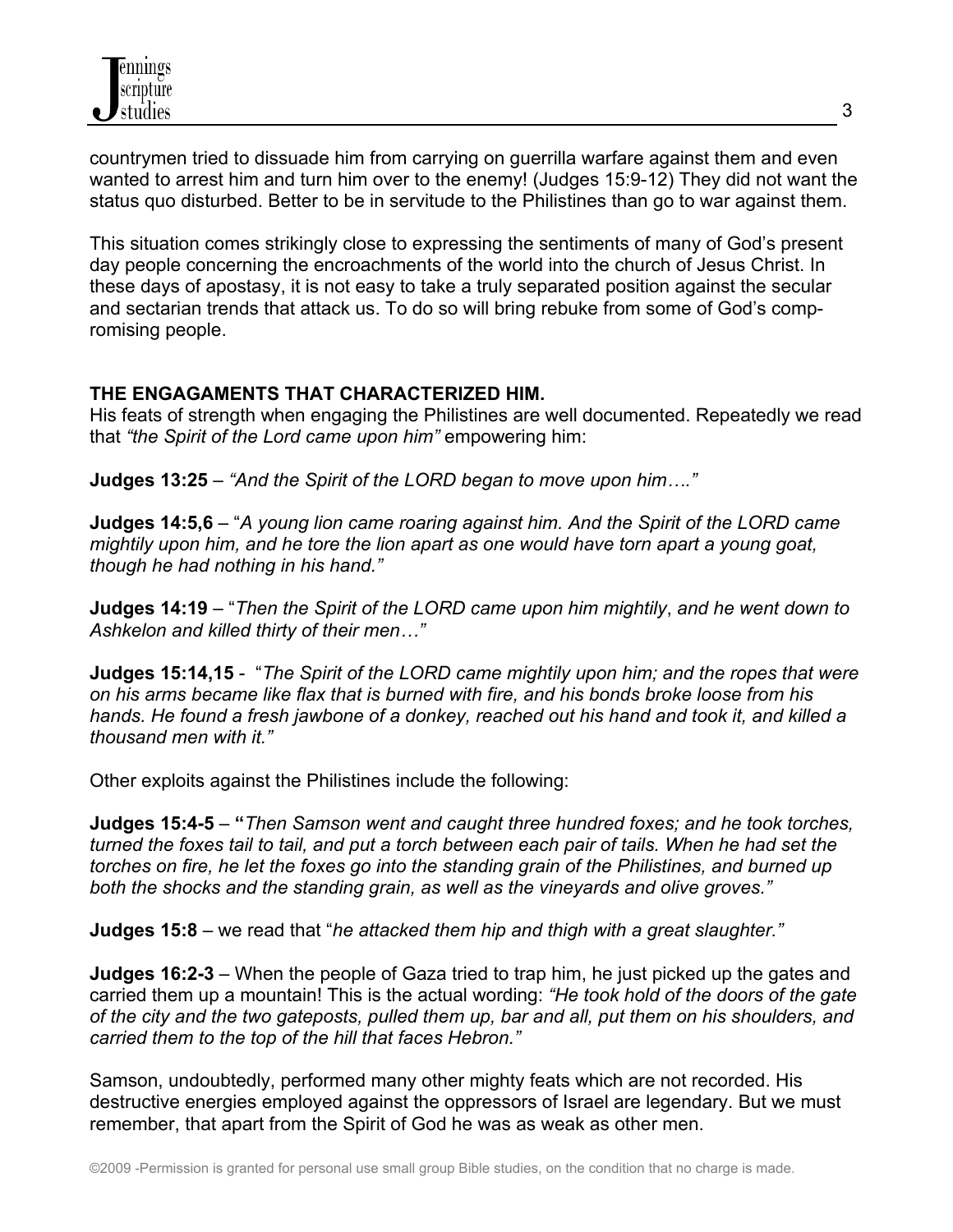

#### **THE ENTANGLEMENTS THAT TRAPPED HIM.**

To this point we have seen the warrior in him, now we will see the weakness in him; we have been amazed at his feats, now we will be ashamed of his failures. The strongest of men became a weakling! Samson mastered Philistines, but Samson had not mastered Samson. His undisciplined fleshly passions started a spiritual landslide. This is what happened with Samson:

**Judges 14:1** – *"Now Samson went down to Timnah, and saw a woman in Timnah of the daughters of the Philistines."*

*Judges 16:1 – "*Now Samson went to Gaza and saw a harlot there, and went in to her."

**Judges 16:4** – *"Afterward it happened that he loved a woman in the Valley of Sorek, whose name was Delilah."*

We do not need Paul Harvey to tell us "the rest of the story." Scripture details the account, books have been written about the affair and movies have been made about Samson and Delilah. One compromising step in Samson's life led to another, until finally, lulled to sleep in the lap of an enemy woman, he is shorn of his personal holiness and power. Here is the sad collapse detailed in scripture: Delilah badgered Samson to tell her the secret of his strength. Samson played games with her saying:

- 1) "*If they bind me with seven fresh bowstrings, not yet dried, then I shall become weak, and be like any other man.'"* (Judges 16:7)
- 2) *"If they bind me securely with new ropes that have never been used, then I shall become weak, and be like any other man."* (Judges 16:11)
- 3) *"If you weave my hair to a wooden beam I'll be as other men."* (Judges 16:13,14)

Finally, he told her the secret of his strength:

*"And it came to pass, when she pestered him daily with her words and pressed him, so that his soul was vexed to death, that he told her all his heart, and said to her, "No razor has ever come upon my head, for I have been a Nazirite to God from my mother's womb. If I am shaven, then my strength will leave me, and I shall become weak, and be like any other man." Then she lulled him to sleep on her knees, and called for a man and had him shave off the seven locks of his head. Then she began to torment him and his strength left him."*  (Judges 16:16-20)

Unfortunately, his dalliance with Delilah as well as other of his fleshly flings, prove that, although he had uncommon strength, he did not have much common sense!

# **THE ENSLAVEMENT THAT RUINED HIM.**

*"So he awoke from his sleep, and said, 'I will go out as before, at other times, and shake myself free!' But he did not know that the LORD had departed from him. Then the Philistines took him and put out his eyes, and brought him down to Gaza. They bound him with bronze fetters, and he became a grinder in the prison."* (Judges 16:20-21)

One of the saddest statements in scripture is in reference to Samson's unconsciousness of his loss as the result of sin. Judges 16:20 states, *"He did not know that the LORD had*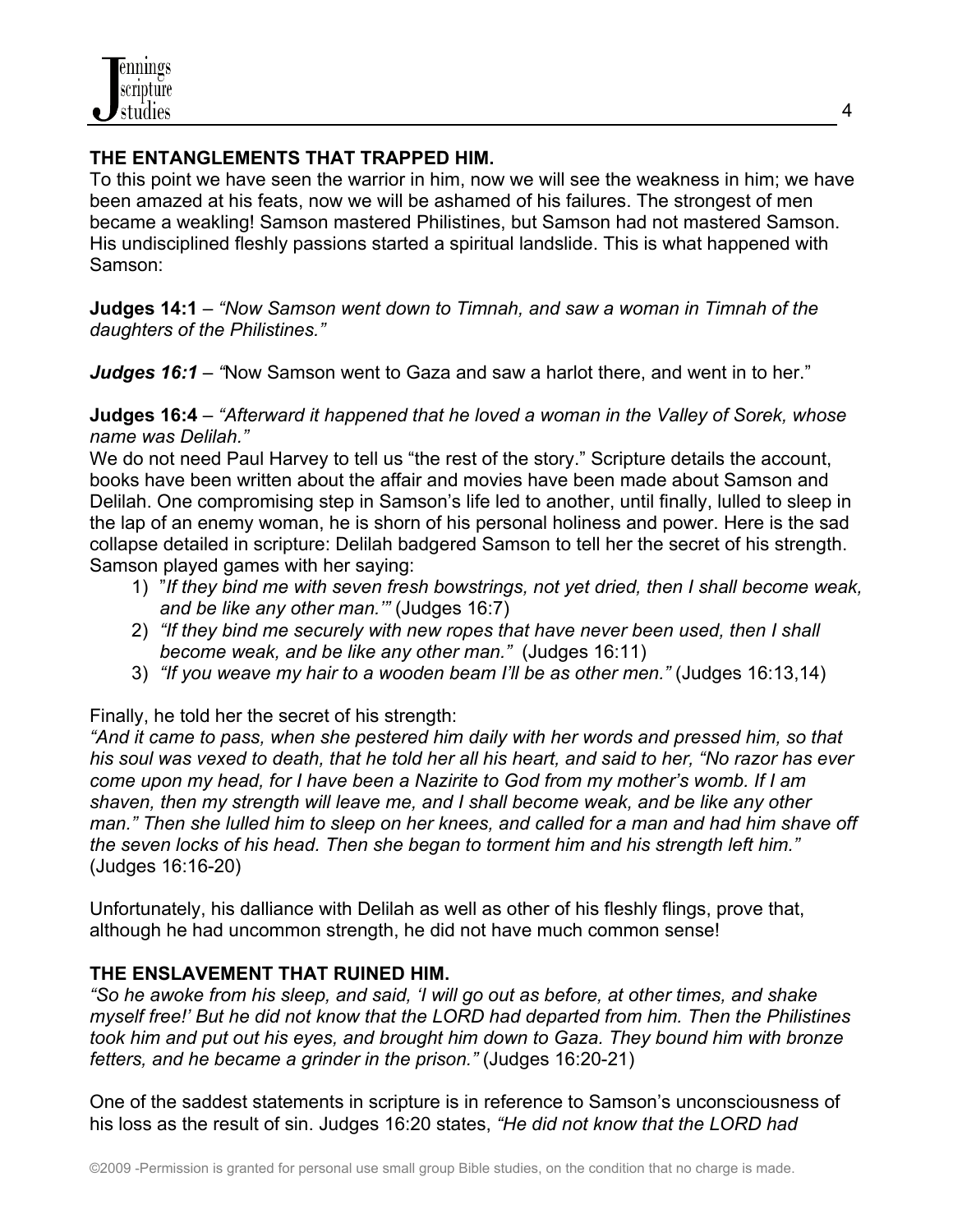

*departed from him."* There was a gradual diminishing of his God-awareness, an unconscious deterioration of his sense of the presence of the Lord.

Let us learn that:

- Sin binds it will bind our testimony and influence for God and for good;
- Sin blinds it puts out the eyes of reason, sense and faith;
- Sin grinds it will grind character to bits, talents to powder, health to ruin, wealth to poverty!

Samson was a Nazirite in outward appearance, but he knew little of inward spiritual fortitude. It is so easy for us to profess much with our lips and to possess little with our hearts; to have a form of godliness but not the force of godliness. If Samson had been walking daily with the Lord his faith would not have collapsed. Spiritual decline usually begins very gradually. How important it is to "*abstain from all appearance of evil*." (1 Thess. 5:22)

You will recall that Joseph was tempted by Potiphar's wife to sin against the Lord but he overcame. (Gen. 39) Let us follow his example and not that of Samson. Remember, when fleeing temptation, do not leave a forwarding address!

### **THE ENTOMBMENT THAT FINISHED HIM.**

Samson was restored to the Lord before his death. Judges 16:22 states, *"However, the hair of his head began to grow again after it had been shaven."* He regained his hair but not his eyesight. Sin always leaves scars!

After his restoration, his last act of faith is recorded in Judges 16:28-30 – *"Then Samson called to the LORD, saying, "O Lord GOD, remember me, I pray! Strengthen me, I pray, just this once, O God, that I may with one blow take vengeance on the Philistines for my two eyes!" And Samson took hold of the two middle pillars which supported the temple, and he braced himself against them, one on his right and the other on his left. Then Samson said, "Let me die with the Philistines!" And he pushed with all his might, and the temple fell on the lords and all the people who were in it. So the dead that he killed at his death were more than he had killed in his life."*

The end of the story of Samson is very tragic. Think of it! Samson, the Judge, the servant of God, hair cut, power gone, eyes blinded, a circus clown, the laughing-stock of the ungodly! Let his wreck be our warning! He is a warning to all of us of the pitfalls into which any of us, but for the grace of God, may fall. Always remember that the Devil is out to rob you of your reward and to rob God of an obedient servant.

And the story ends with these words: *"And his brothers and all his father's household came down and took him, and brought him up and buried him between Zorah and Eshtaol in the tomb of his father Manoah. He had judged Israel twenty years*." (Judges 16:31)

# **CONCLUSION**

Samson did numerous notable exploits slaying many Philistines. But he did not succeed in delivering God's people from their enemies because he allowed his focus to shift from fighting God's enemies to fulfilling his fleshly desires.